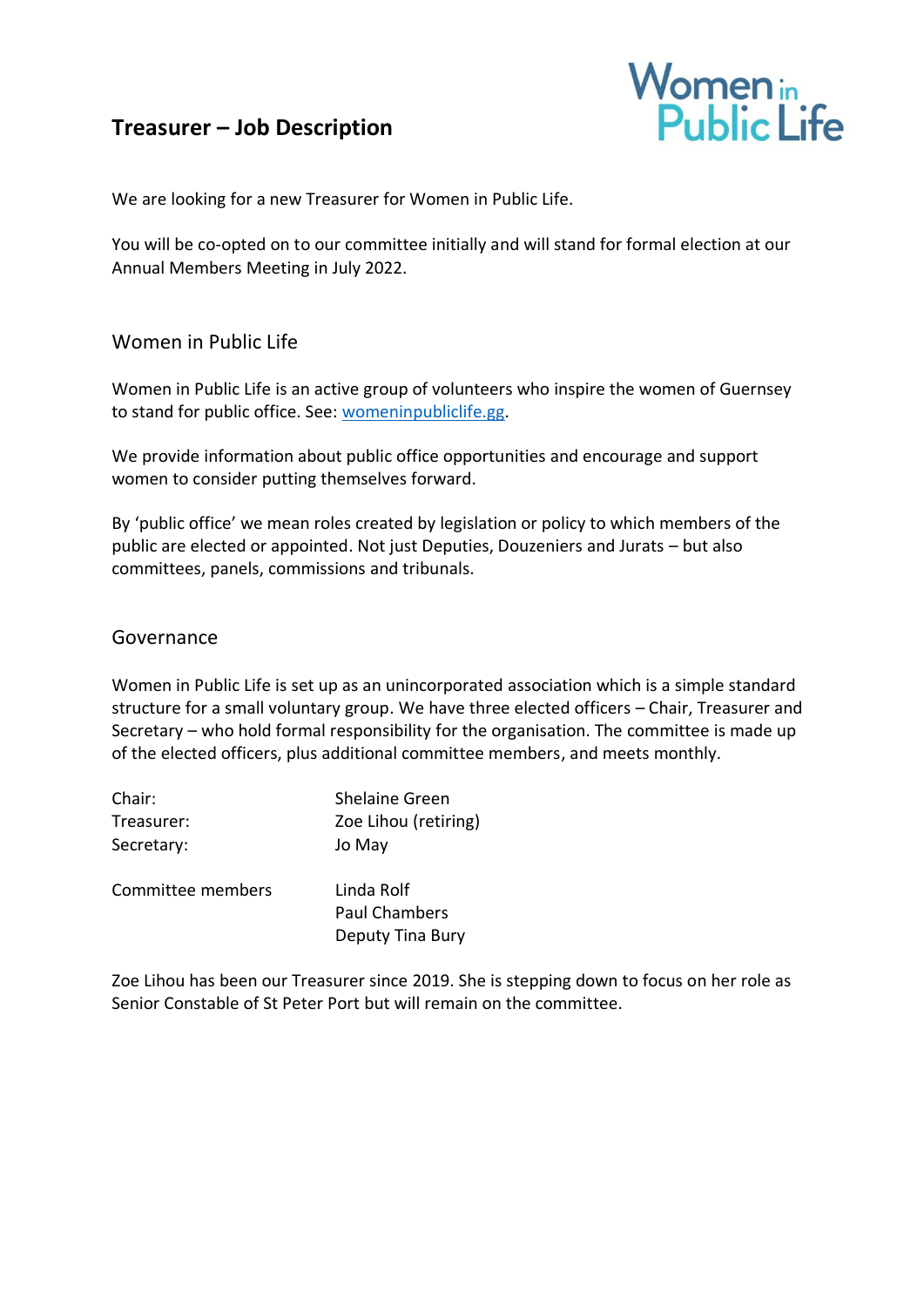# Role of Treasurer

Our Treasurer has a specific functional role in ensuring that Women in Public Life is on a sound financial footing. But equally, our Treasurer is an elected officer and member of the committee, playing an enthusiastic and active role in the direction and management of Women in Public Life.

Responsibilities as Treasurer

- 1. Bill payments our turnover is less than £5000 a year, with 2 or 3 transactions a month on average.
- 2. Annual accounts and Treasurer's Report in preparation for our Annual Members Meeting in August. Our year end is 30 June.
- 3. Annual budgeting as part of the annual planning process
- 4. Monthly reporting updating the committee on our financial position
- 5. Bank account managing online banking, updating mandates etc.
- 6. Financial management policy setting and agreeing our financial procedures and adapting them in response to legislative or other changes.

Responsibilities as a Committee Member

- 1. Planning contributing to the annual planning cycle
- 2. Monitoring checking that we are making progress versus plan
- 3. Innovating all ideas and suggestions welcome
- 4. Governance making sure we have the structures and processes to function effectively and legally
- 5. Projects volunteering to manage specific projects, as personal time allows
- 6. Ambassador spreading the word about public office and recruiting potential women in public life
- 7. Fundraising identifying opportunities for grants, donations or sponsorship

#### Person specification

We're looking for someone who:

- 1. Has financial management experience as an accountant or bookkeeper
- 2. Is keen to inspire more women to stand for public office
- 3. Enjoys being part of a lively and active team

#### Time commitment

We have committee meetings once a month on a Wednesday or Thursday evening from 7pm to 9pm in St Peter Port.

We have an extended planning meeting once a year from 5pm to 9pm.